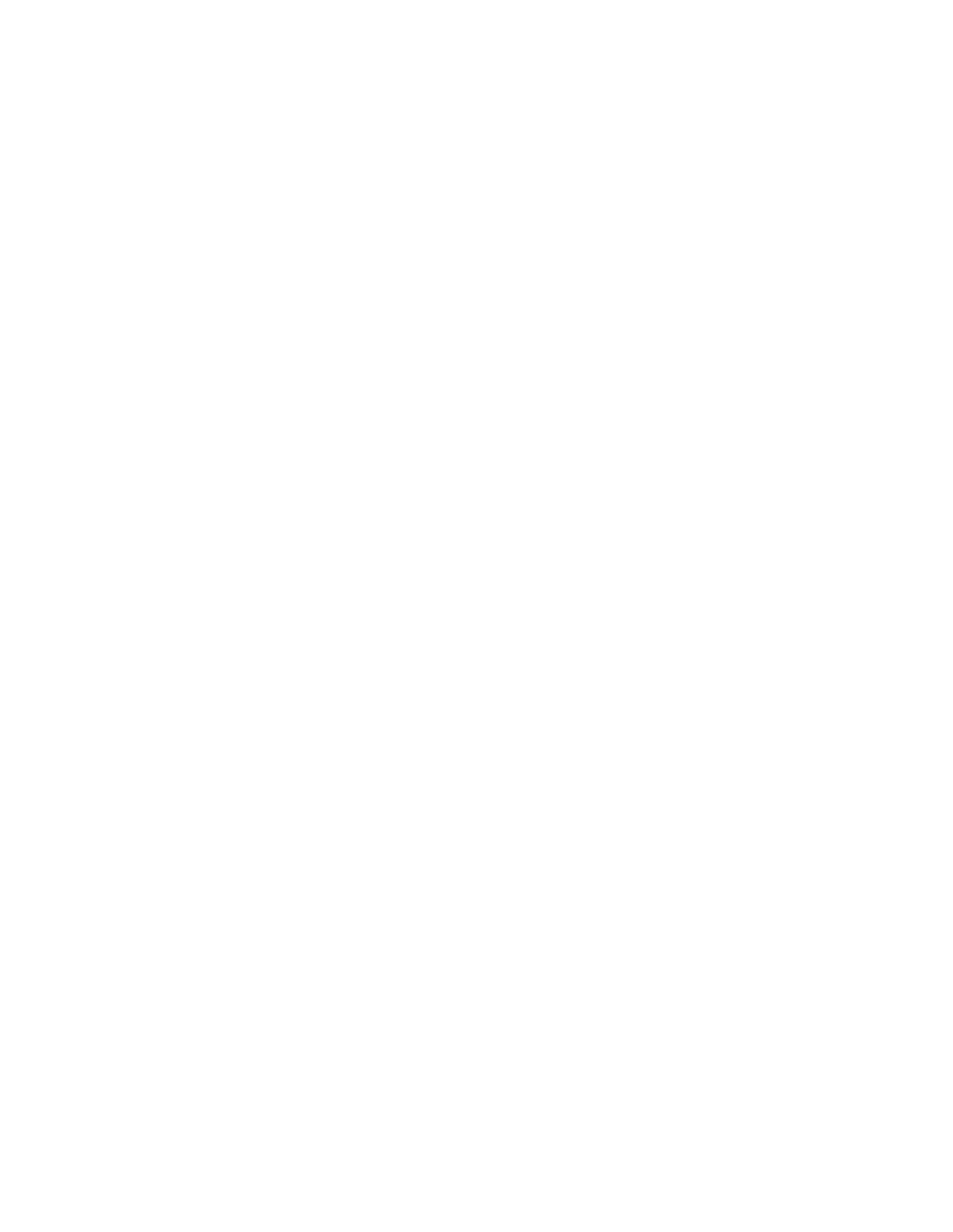# Contents

| Contents                                     | iii            |
|----------------------------------------------|----------------|
| Preface                                      | ix             |
| Part I Counting and Listing                  | 1              |
| Preliminary Reading                          | $\overline{2}$ |
| 1 Basic Counting                             | 5              |
| Introduction                                 | 5              |
| 1.1 Lists with Repetitions Allowed           | 6              |
| Using the Rules of Sum and Product           | 9              |
| Exercises                                    | 10             |
| 1.2 Lists with Repetitions Forbidden         | 11             |
| Exercises                                    | 17             |
| 1.3 Sets                                     | 19             |
| *Error Correcting Codes                      | 27             |
| Exercises                                    | 30             |
| 1.4 Recursions                               | 32             |
| Exercises                                    | 35             |
| 1.5 Multisets                                | 36             |
| Exercises                                    | 38             |
| <b>Notes and References</b>                  | 39             |
| 2 Functions                                  | 41             |
| Introduction                                 | 41             |
| 2.1 Some Basic Terminology                   | 41             |
| Terminology for Sets                         | 41             |
| What are Functions?                          | 42             |
| Exercises                                    | 44             |
| 2.2 Permutations                             | 45             |
| Exercises                                    | 50             |
| 2.3 Other Combinatorial Aspects of Functions | 51             |
| Monotonic Functions and Unordered Lists      | $51\,$         |
| Image and Coimage                            | 54             |
| The Pigeonhole Principle                     | 55             |
| Exercises                                    | 57             |
| *2.4 Boolean Functions                       | 59             |
| Exercises                                    | 63             |
| Notes and References                         | 64             |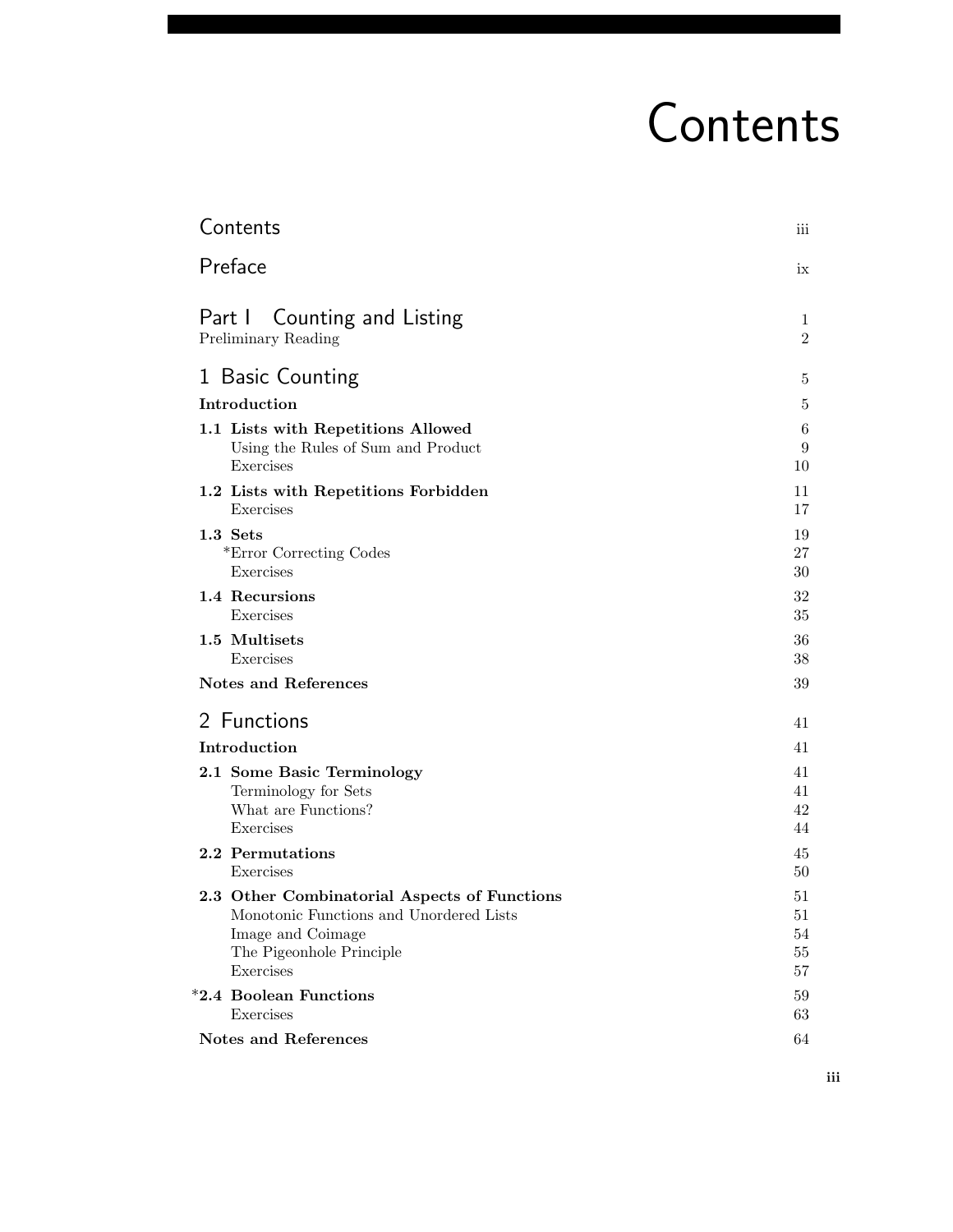| 3 Decision Trees                               | 65  |
|------------------------------------------------|-----|
| Introduction                                   | 65  |
| 3.1 Basic Concepts of Decision Trees           | 65  |
| Exercises                                      | 73  |
| *3.2 Ranking and Unranking                     | 75  |
| Calculating RANK                               | 76  |
| Calculating UNRANK                             | 79  |
| *Gray Codes                                    | 81  |
| Exercises                                      | 83  |
| *3.3 Backtracking                              | 84  |
| Exercises                                      | 90  |
| <b>Notes and References</b>                    | 91  |
| 4 Sieving Methods                              | 93  |
| Introduction                                   | 93  |
| <b>Structures Lacking Things</b>               | 93  |
| Structures with Symmetries                     | 94  |
| 4.1 The Principle of Inclusion and Exclusion   | 94  |
| Exercises                                      | 100 |
| *Bonferroni's Inequalities                     | 102 |
| *Partially Ordered Sets                        | 103 |
| Exercises                                      | 104 |
| 4.2 Listing Structures with Symmetries         | 106 |
| Exercises                                      | 109 |
| 4.3 Counting Structures with Symmetries        | 111 |
| $*Proofs$                                      | 114 |
| Exercises                                      | 116 |
| <b>Notes and References</b>                    | 117 |
| Part II Graphs                                 | 119 |
| 5 Basic Concepts in Graph Theory               | 121 |
| Introduction                                   | 121 |
| 5.1 What is a Graph?                           | 121 |
| Exercises                                      | 124 |
| 5.2 Equivalence Relations and Unlabeled Graphs | 126 |
| Exercises                                      | 130 |
| 5.3 Paths and Subgraphs                        | 131 |
| Exercises                                      | 134 |
| 5.4 Trees                                      | 136 |
| Exercises                                      | 139 |
| 5.5 Directed Graphs (Digraphs)                 | 141 |
| Exercises                                      | 144 |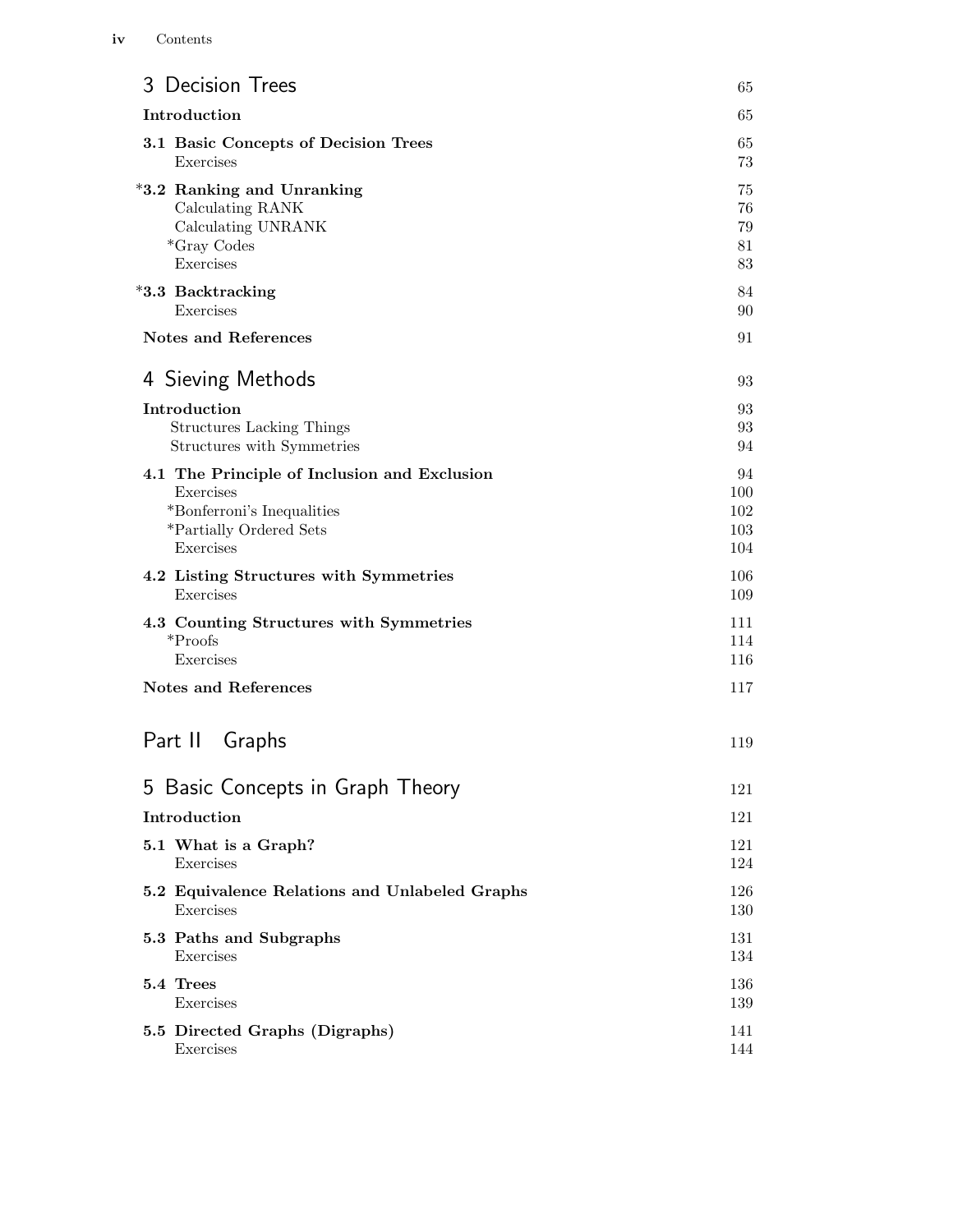| *5.6 Computer Representations of Graphs<br>Exercises | 146<br>146 |
|------------------------------------------------------|------------|
| <b>Notes and References</b>                          | 147        |
| 6 A Sampler of Graph Topics                          | 149        |
| Introduction                                         | 149        |
|                                                      |            |
| 6.1 Spanning Trees<br>Minimum Weight Spanning Trees  | 150<br>150 |
| Lineal Spanning Trees                                | 153        |
| Exercises                                            | 155        |
| 6.2 Coloring Graphs                                  | 157        |
| Exercises                                            | 161        |
| 6.3 Planar Graphs                                    | 162        |
| Euler's Relation                                     | 163        |
| Exercises                                            | 164        |
| The Five Color Theorem                               | 165        |
| Exercises                                            | 166        |
| *Algorithmic Questions<br>Exercises                  | 167<br>169 |
|                                                      |            |
| 6.4 Flows in Networks<br>The Concepts                | 170<br>170 |
| An Algorithm for Constructing a Maximum Flow         | 173        |
| Exercises                                            | 176        |
| *Cut Partitions and Cut Sets                         | 176        |
| Exercises                                            | 179        |
| *6.5 Probability and Simple Graphs                   | 180        |
| Exercises                                            | 186        |
| <b>6.6 Finite State Machines</b>                     | 188        |
| Turing Machines                                      | 188        |
| Finite State Machines and Digraphs                   | 189        |
| Exercises                                            | 192        |
| <b>Notes and References</b>                          | 194        |
| Part III Recursion                                   | 195        |
|                                                      |            |
| 7 Induction and Recursion                            | 197        |
| Introduction                                         | 197        |
| 7.1 Inductive Proofs and Recursive Equations         | 198        |
| Exercises                                            | 203        |
| 7.2 Thinking Recursively                             | 204        |
| Exercises                                            | 209        |
| 7.3 Recursive Algorithms                             | 210        |
| Obtaining Information: Merge Sorting                 | 210        |
| Local Descriptions                                   | 212        |
| *Computer Implementation                             | 215        |
| Exercises                                            | 217        |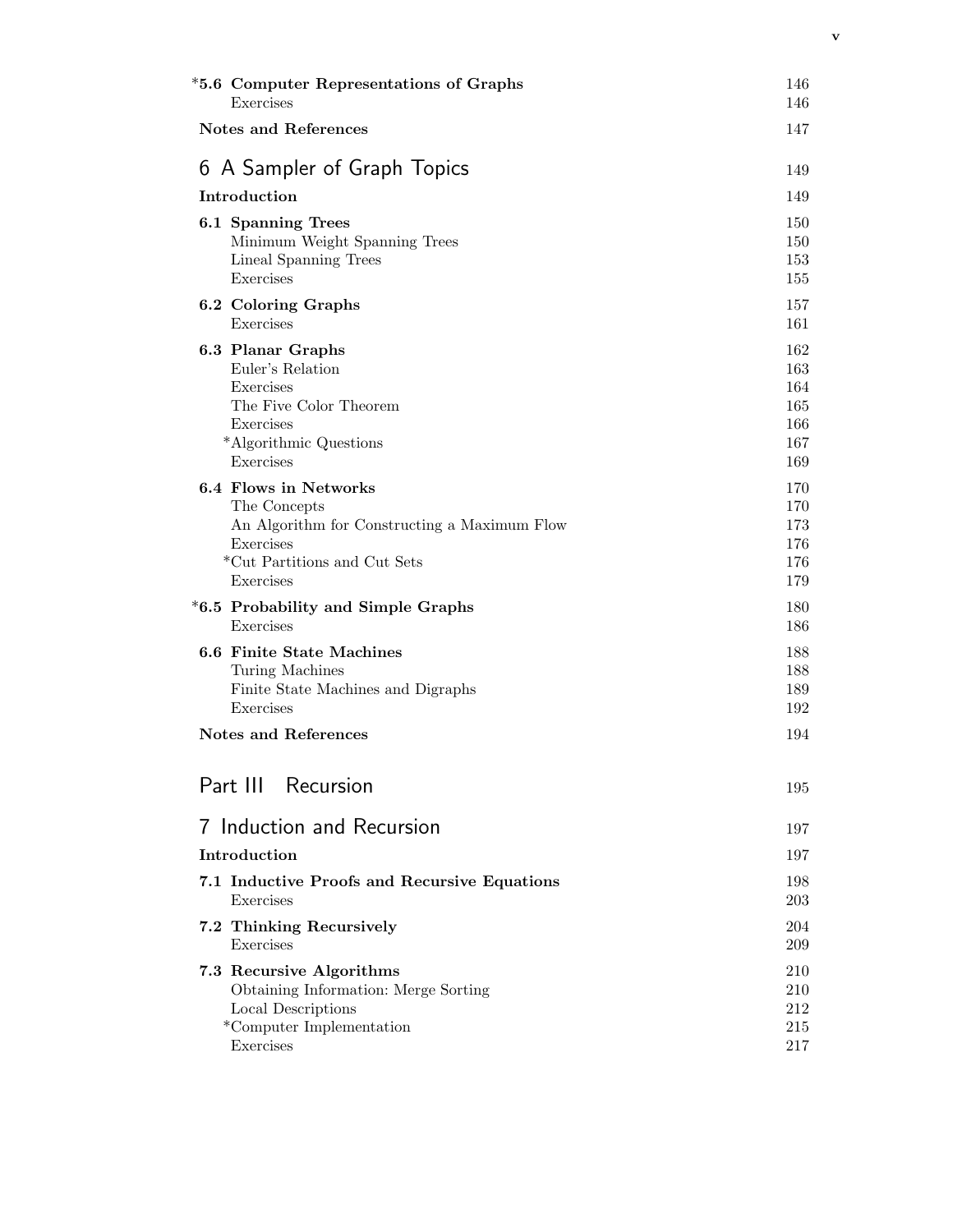| 7.4 Divide and Conquer<br>Exercises                                                                                                                                                                          | 220<br>223                                                  |
|--------------------------------------------------------------------------------------------------------------------------------------------------------------------------------------------------------------|-------------------------------------------------------------|
| <b>Notes and References</b>                                                                                                                                                                                  | 225                                                         |
| 8 Sorting Theory                                                                                                                                                                                             | 227                                                         |
| Introduction                                                                                                                                                                                                 | 227                                                         |
| 8.1 Limits on Speed<br>Motivation and Proof of the Theorem<br>Exercises                                                                                                                                      | 228<br>229<br>231                                           |
| 8.2 Software Sorts<br>Binary Insertion Sort<br>Bucket Sort<br>Merge Sorts<br>Quicksort<br>Heapsort<br>Exercises                                                                                              | 232<br>233<br>234<br>235<br>235<br>236<br>237               |
| 8.3 Sorting Networks<br>8.3.1 Speed and Cost<br>Parallelism<br>How Fast Can a Network Be?<br>How Cheap Can a Network Be?<br>Exercises<br>8.3.2 Proving That a Network Sorts<br>The Batcher Sort<br>Exercises | 238<br>238<br>239<br>240<br>240<br>240<br>241<br>243<br>244 |
| <b>Notes and References</b>                                                                                                                                                                                  | 245                                                         |
| 9 Rooted Plane Trees                                                                                                                                                                                         | 247                                                         |
| Introduction                                                                                                                                                                                                 | 247                                                         |
| 9.1 Traversing Trees<br>Depth First Traversals<br>Exercises                                                                                                                                                  | 248<br>249<br>251                                           |
| 9.2 Grammars and RP-Trees<br>Exercises                                                                                                                                                                       | 253<br>258                                                  |
| *9.3 Unlabeled Full Binary RP-Trees<br>Exercises                                                                                                                                                             | 259<br>265                                                  |
| <b>Notes and References</b>                                                                                                                                                                                  | 266                                                         |
| Part IV Generating Functions                                                                                                                                                                                 | 267                                                         |
| 10 Ordinary Generating Functions                                                                                                                                                                             | 269                                                         |
| Introduction                                                                                                                                                                                                 | 269                                                         |
| 10.1 What are Generating Functions?<br>Exercises                                                                                                                                                             | 269<br>273                                                  |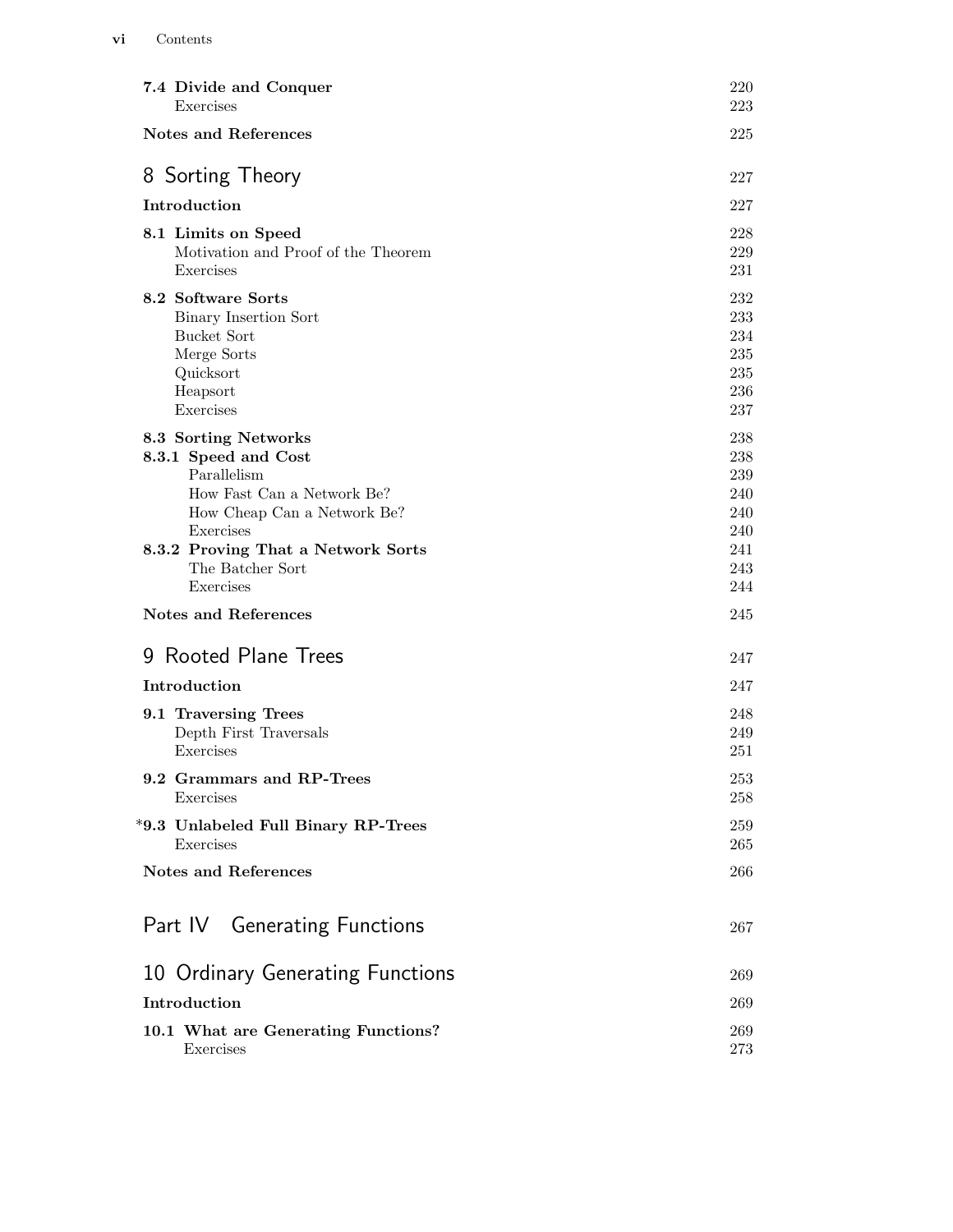| 10.2 Solving a Single Recursion                       | 275 |
|-------------------------------------------------------|-----|
| Exercises                                             | 280 |
| 10.3 Manipulating Generating Functions                | 282 |
| Obtaining Recursions                                  | 282 |
| Derivatives, Averages and Probability                 | 284 |
| Exercises                                             | 291 |
| 10.4 The Rules of Sum and Product                     | 291 |
| Exercises                                             | 298 |
| <b>Notes and References</b>                           | 304 |
| *11 Generating Function Topics                        | 307 |
| Introduction                                          | 307 |
| 11.1 Systems of Recursions                            | 308 |
| Exercises                                             | 313 |
| 11.2 Exponential Generating Functions                 | 315 |
| The Exponential Formula                               | 320 |
| Exercises                                             | 326 |
| 11.3 Symmetries and Pólya's Theorem                   | 330 |
| Exercises                                             | 338 |
| 11.4 Asymptotic Estimates                             | 339 |
| Recursions                                            | 341 |
| Sums of Positive Terms                                | 344 |
| Generating Functions                                  | 349 |
| Exercises                                             | 355 |
| <b>Notes and References</b>                           | 359 |
| Appendix A Induction                                  | 361 |
| Exercises                                             | 365 |
| Appendix B Rates of Growth and Analysis of Algorithms | 367 |
| <b>B.1 The Basic Functions</b>                        | 368 |
| Exercises                                             | 374 |
| <b>B.2 Doing Arithmetic</b>                           | 376 |
| <b>B.3 NP-Complete Problems</b>                       | 377 |
| Exercises                                             | 379 |
| <b>Notes and References</b>                           | 380 |
| Appendix C Basic Probability                          | 381 |
| C.1 Probability Spaces and Random Variables           | 381 |
| C.2 Expectation and Variance                          | 384 |
| Appendix D Partial Fractions                          | 387 |
| Theory                                                | 387 |
| Computations                                          | 388 |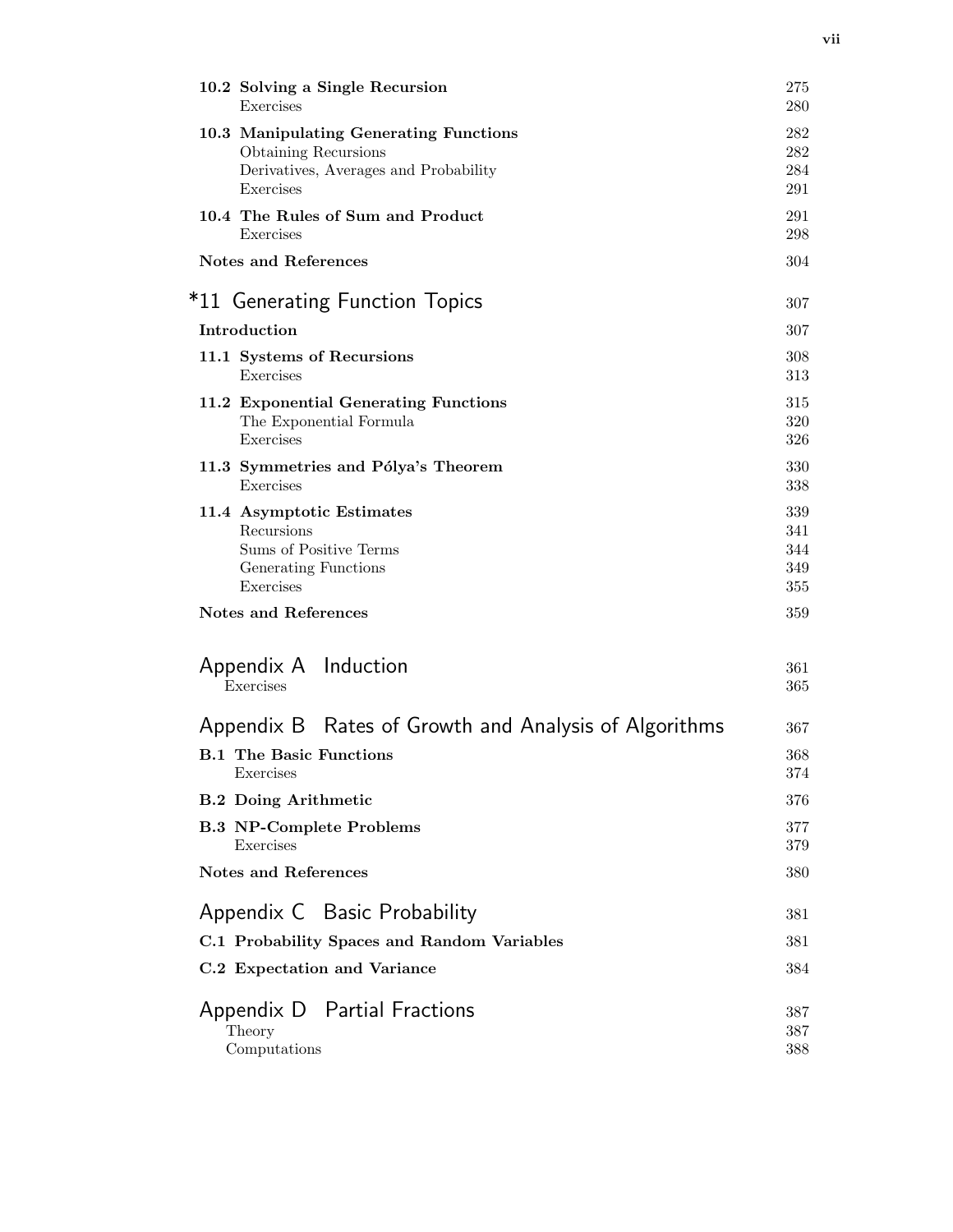| Solutions to Odd Exercises and Most Appendix Exercises | 393 |
|--------------------------------------------------------|-----|
|--------------------------------------------------------|-----|

**Index** 461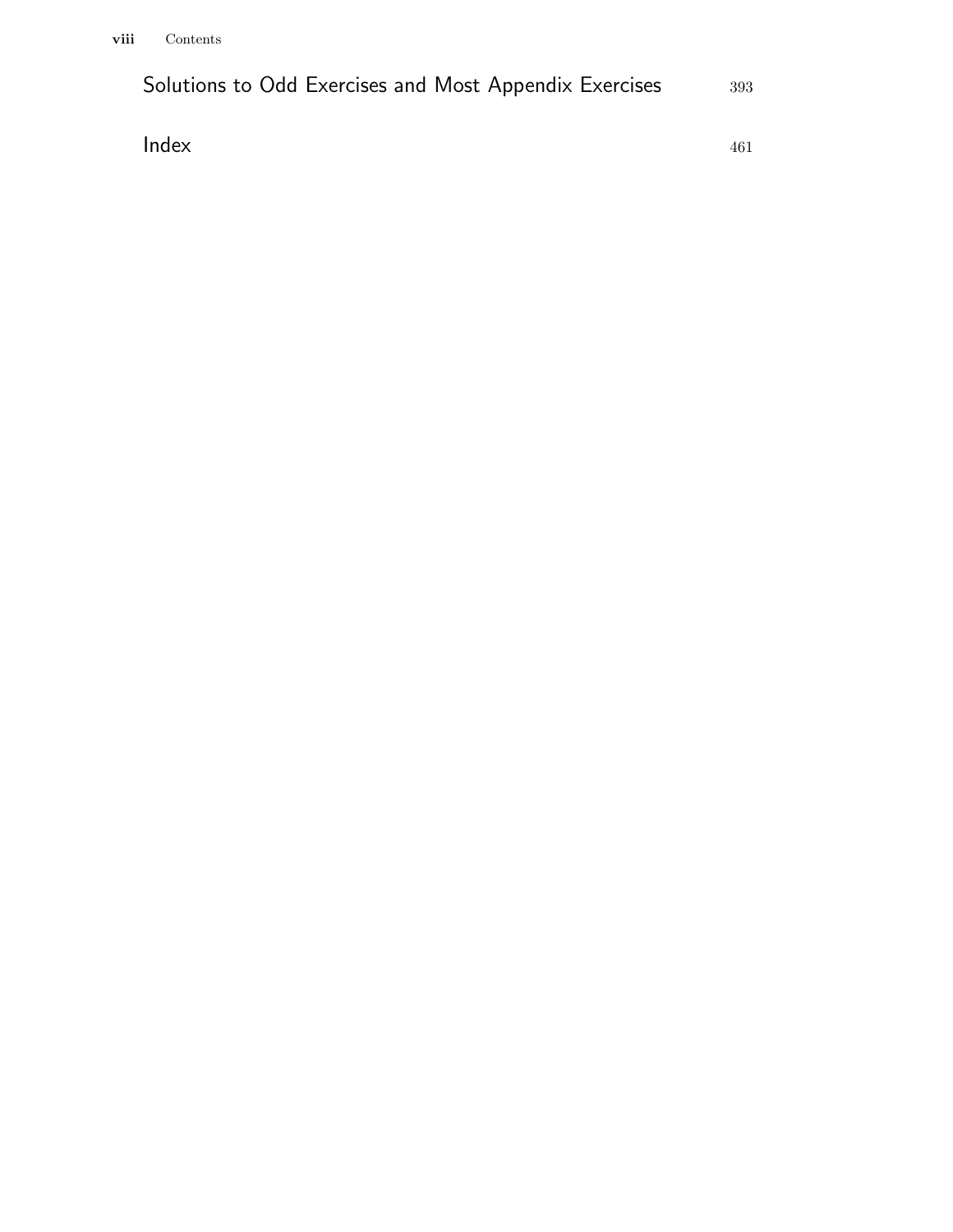### Preface

Combinatorics, the mathematics of the discrete, has blossomed in this generation. On the theoretical side, a variety of tools, concepts and insights have been developed that allow us to solve previously intractable problems, formulate new problems and connect previously unrelated topics. On the applied side, scientists from physicists to biologists have found combinatorics essential in their research. In all of this, the interaction between computer science and mathematics stands out as a major impetus for theoretical developments and for applications of combinatorics. This text provides an introduction to the mathematical foundations of this interaction and to some of its results.

#### Advice to Students

This book does not assume any previous knowledge of combinatorics or discrete mathematics. Except for a few items which can easily be skipped over and some of the material on "generating functions" in Part IV, calculus is not required. What is required is a certain level of ability or "sophistication" in dealing with mathematical concepts. The level of mathematical sophistication that is needed is about the same as that required in a solid beginning calculus course.

You may have noticed similarities and differences in how you think about various fields of mathematics such as algebra and geometry. In fact, you may have found some areas more interesting or more difficult than others partially because of the different thought patterns required. The field of combinatorics will also require you to develop some new thought patterns. This can sometimes be a difficult and frustrating process. Here is where patience, mathematical sophistication and a willingness to ask "stupid questions" can all be helpful.

Combinatorics differs as much from mathematics you are likely to have studied previously as algebra differs from geometry. Some people find this disorienting and others find it fascinating. The introductions to the parts and to the chapters can help you orient yourself as you learn about combinatorics. Don't skip them.

Because of the newness of much of combinatorics, a significant portion of the material in this text was only discovered in this generation. Some of the material is closely related to current research. In contrast, the other mathematics courses you have had so far probably contained little if anything that was not known in the Nineteenth Century. Welcome to the frontiers!

#### The Material in this Book

Combinatorics is too big a subject to be done justice in a single text. The selection of material in this text is based on the need to provide a solid introductory course for our students in pure mathematics and in mathematical computer science. Naturally, the material is also heavily influenced by our own interests and prejudices.

Parts I and II deal with two fundamental aspects of combinatorics: enumeration and graph theory. "Enumeration" can mean either counting or listing things. Mathematicians have generally limited their attention to counting, but listing plays an important role in computer science, so we discuss both aspects. After introducing the basic concepts of "graph theory" in Part II, we present